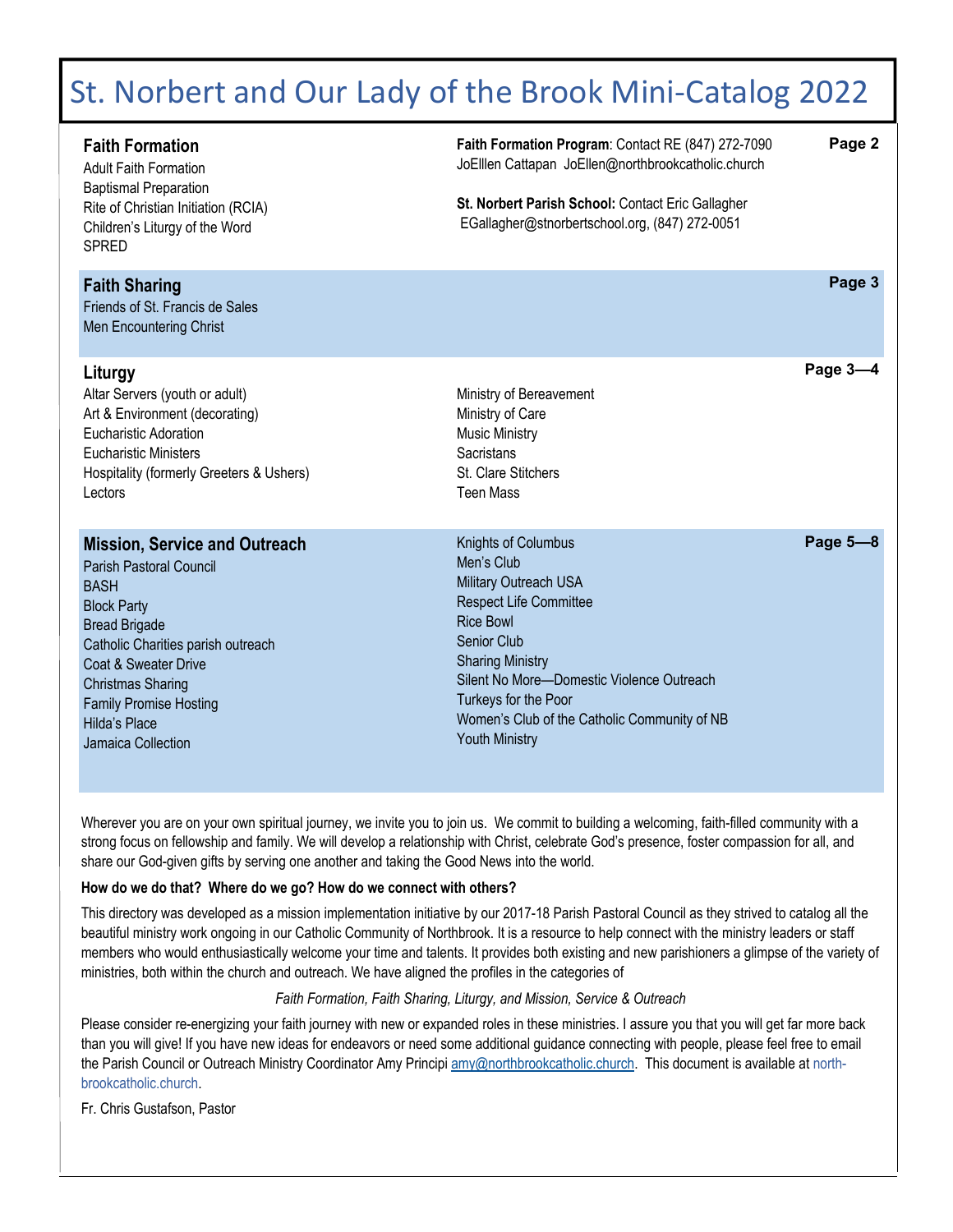#### FAITH FORMATION

| <b>Ministry</b>                     | <b>Adult Faith Formation /Scripture Study</b>                                                                                                                                                                                         |
|-------------------------------------|---------------------------------------------------------------------------------------------------------------------------------------------------------------------------------------------------------------------------------------|
| <b>Key Contacts</b>                 | Dev Kennedy (Dev@northbrookcatholic.church) (847) 272-7090                                                                                                                                                                            |
| <b>Description/History</b>          | Periodic small group scripture study meets throughout the year. Call for details.                                                                                                                                                     |
| <b>Ministry</b>                     | <b>Baptismal Preparation</b>                                                                                                                                                                                                          |
| <b>Key Contacts</b>                 | Dev Kennedy (Dev@northbrookcatholic.church) (847) 272-7090                                                                                                                                                                            |
| <b>Description/History</b>          | Baptismal Preparation for first time Parents/Godparents who have not experi-<br>enced this Rite as an adult. Classes meet monthly.                                                                                                    |
| <b>Ministry</b>                     | <b>Rite of Christian Initiation RCIA</b>                                                                                                                                                                                              |
| <b>Key Contacts</b>                 | Dev Kennedy (Dev@northbrookcatholic.church) (847) 272-7090                                                                                                                                                                            |
| <b>Description/History</b>          | To bring people to full initiation into the Catholic Faith                                                                                                                                                                            |
| <b>Meetings?</b>                    | Twice a week, for 5-6 months. Tuesday evenings and Sunday mornings                                                                                                                                                                    |
| <b>Ministry</b>                     | <b>Children's Liturgy of the Word</b>                                                                                                                                                                                                 |
| <b>Key Contacts</b>                 | Mary Cooke (aacooke@comcast.net) (847) 989-6797                                                                                                                                                                                       |
| Requirements, Skills, restrictions? | Some prior experience in working with children. All catechists have to be certified<br>by Protecting God's Children, with background check and VIRTUS training.                                                                       |
| <b>Ministry</b>                     | <b>SPRED</b> (Special Religious Development)<br>An Archdiocesan Program for all age groups)                                                                                                                                           |
| <b>Key Contacts</b>                 | Donna Birren (847) 431-5340<br>Suzanne Noonan: (847) 509-0629<br>Ron Hartzer: (847) 564-5493<br>Mary Beth Manso: (847) 409-7918                                                                                                       |
| <b>Goals/ Objectives</b>            | A small faith community that works to bring God's word, love and understanding<br>to those with developmental disabilities. Catechists form unique friendships with<br>their friends to help build their faith and grow their spirit. |
| Training?                           | Training required. Required background check, Protecting God's Children pro-<br>gram/VIRTUS training                                                                                                                                  |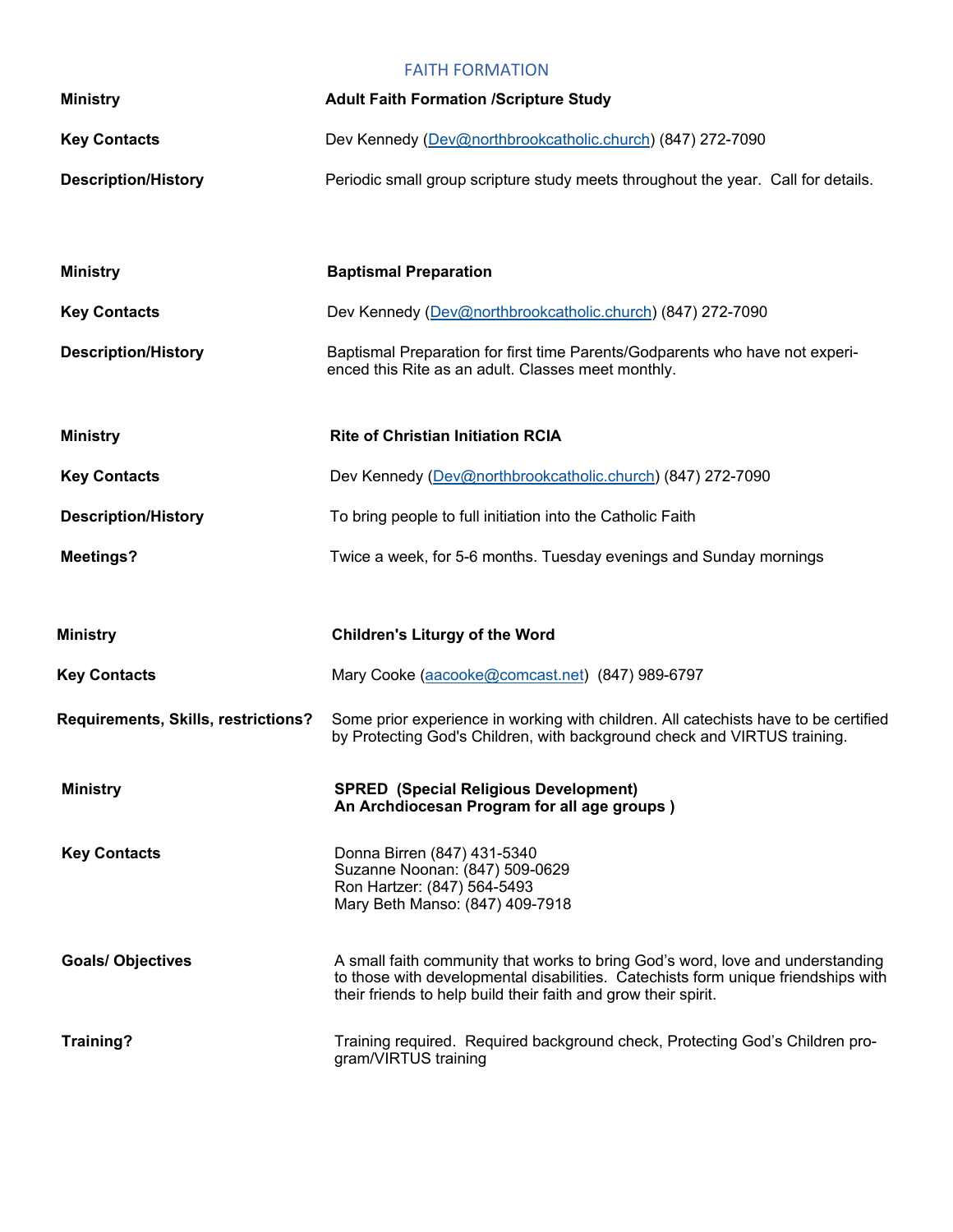#### FAITH SHARING

| <b>Ministry</b>            | Men Encountering Christ (Formerly Man 2 Man)                                                                                                                                                                                                                  |
|----------------------------|---------------------------------------------------------------------------------------------------------------------------------------------------------------------------------------------------------------------------------------------------------------|
| <b>Key Contacts</b>        | Dev Kennedy (dev@northbrookcatholic.church), Tony Broccolo<br>(tonyb2613@comcast.net), Jerry Zinkula (jerzink5@gmail.com)                                                                                                                                     |
| <b>Description/History</b> | The MEC ministry is a community of Catholic men united with God and striving to be<br>more spiritually and actively engaged in today's challenging world. Speaker series<br>monthly September through April featuring excellent presentations on many topics. |

|                            | <b>LITURGY</b>                                                                                                                                                                  |
|----------------------------|---------------------------------------------------------------------------------------------------------------------------------------------------------------------------------|
| <b>Ministry</b>            | <b>Altar Servers (Youth &amp; Adult)</b>                                                                                                                                        |
| <b>Key Contacts</b>        | Michael Ward: (847) 272-7090; (Mike@northbrookcatholic.church)<br>Fr. Ismael Garcia (frismael@northbrookcatholic.church)<br>Joanie Gilbert, (liturgy@northbrookcatholic.church) |
| <b>Ministry Name</b>       | Arts and Environment/ Church Decorating                                                                                                                                         |
| <b>Key Contacts</b>        | Jill Ernst (Jill@northbrookcatholic.church)                                                                                                                                     |
| <b>Description/History</b> | The Art & Environment committee provides a meaningful and unique atmosphere in<br>keeping with the Liturgical Calendar.                                                         |
| <b>Ministry Name</b>       | <b>Eucharist Adoration</b>                                                                                                                                                      |
| <b>Key Contacts</b>        | Leadership Open                                                                                                                                                                 |
| <b>Ministry</b>            | <b>Eucharistic Ministers</b>                                                                                                                                                    |
| <b>Key Contacts</b>        | Michael Ward: (847) 272-7090; (Mike@northbrookcatholic.church)<br>Joanie Gilbert, (liturgy@northbrookcatholic.church)                                                           |
| <b>Ministry</b>            | <b>Hospitality Ministry (formerly Greeters &amp; Ushers)</b>                                                                                                                    |
| <b>Key Contacts</b>        | Michael Ward: (847) 272-7090; (Mike@northbrookcatholic.church),                                                                                                                 |
|                            |                                                                                                                                                                                 |
| <b>Ministry</b>            | <b>Lectors</b>                                                                                                                                                                  |
| <b>Key Contacts</b>        | Michael Ward: (847) 272-7090; (Mike@northbrookcatholic.church)<br>Joanie Gilbert, (liturgy@northbrookcatholic.church)                                                           |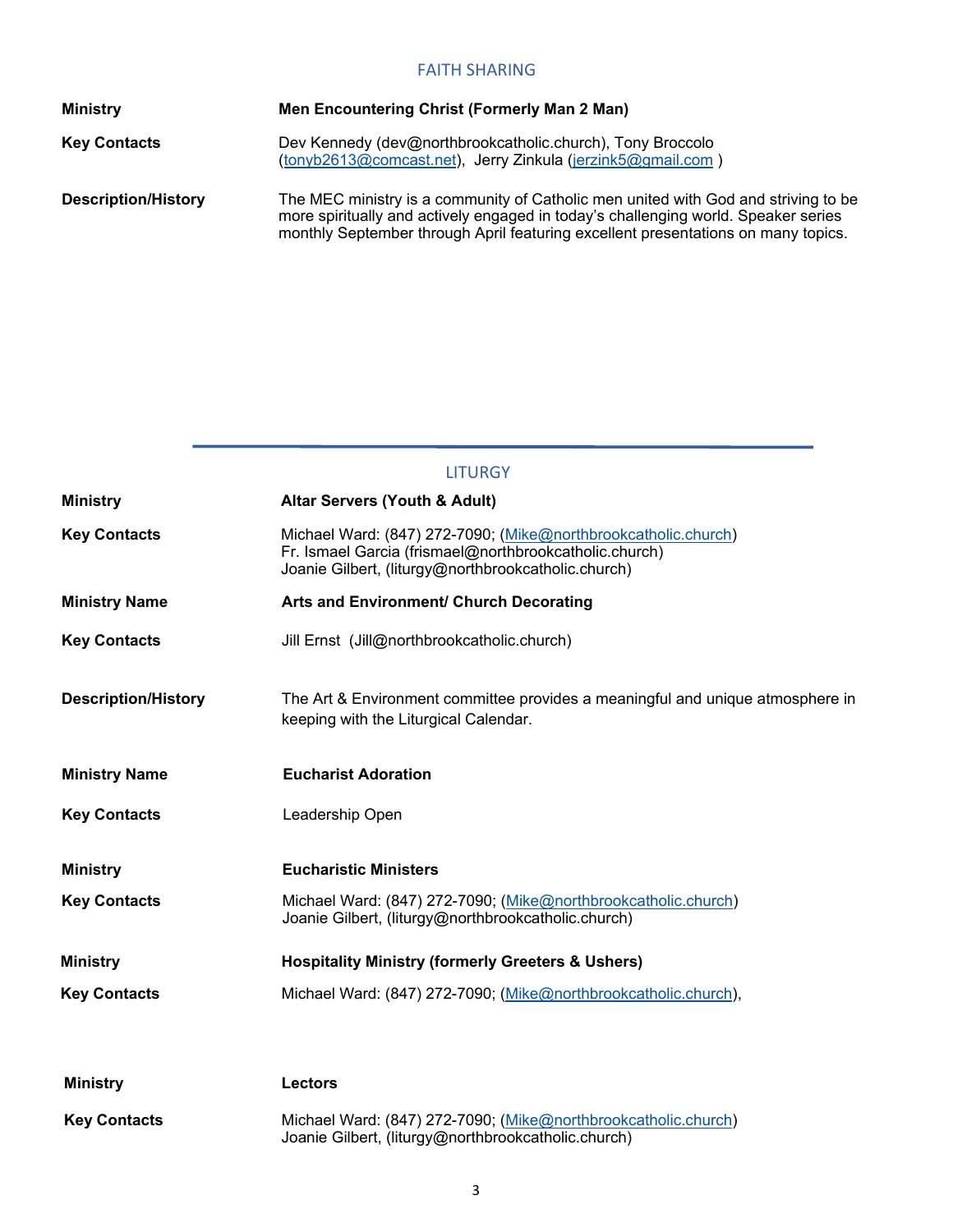## LITURGY

| <b>Ministry</b>            | <b>Ministry of Bereavement</b>                                                                                                                                                                                                                                                            |
|----------------------------|-------------------------------------------------------------------------------------------------------------------------------------------------------------------------------------------------------------------------------------------------------------------------------------------|
| <b>Key Contacts</b>        | Michael Ward, (Mike@northbrookcatholic.church), (708) 466-2339 (847) 272-7090<br>Joanie Gilbert, (liturgy@northbrookcatholic.church)                                                                                                                                                      |
| <b>Goals/ Objectives</b>   | Ministers of Bereavement offer caring support to parishioners and others who have<br>suffered the loss of a loved one through death. They guide the family in preparation of<br>a meaningful funeral Mass or memorial service.                                                            |
| <b>Ministry</b>            | <b>Ministry of Care</b>                                                                                                                                                                                                                                                                   |
| <b>Key Contacts</b>        | Mona Lukas (847) 272-7090, (mona@northbrookcatholic.church)                                                                                                                                                                                                                               |
| <b>Description/History</b> | The Ministry of Care, begun in 1983, is composed of parishioners who bring their pres-<br>ence, prayers and Christ in Holy Communion to those unable to attend Mass.                                                                                                                      |
| <b>Training needed?</b>    | At the present time, the 12 hour training is required. There are five 2 hour session (for<br>CCN ministers) at St. Benedict in Niles, and one session held at St. Norbert where the<br>presentation on the protocol of our parishes is taught by the Director of the Ministry of<br>Care. |
| <b>Ministry</b>            | <b>Music Ministry</b>                                                                                                                                                                                                                                                                     |
| <b>Key Contacts</b>        | Michael Ward: (847) 272-7090; (Mike@northbrookcatholic.church)                                                                                                                                                                                                                            |
| <b>Ministry</b>            | <b>Sacristan</b>                                                                                                                                                                                                                                                                          |
| <b>Key Contacts</b>        | Michael Ward (Mike@northbrookcatholic.church)                                                                                                                                                                                                                                             |
| <b>Description/History</b> | Get Church ready for all liturgies, such as Host, Wine, Chalice, Linens, Water, Incense,<br>Holy Water, and others things for Baptisms, Funerals, Feast Days, etc.                                                                                                                        |
| <b>Ministry</b>            | <b>St. Clare Stitchers</b>                                                                                                                                                                                                                                                                |
| <b>Key Contacts</b>        | Maureen Garrity (MoeGarrity@gmail.com)                                                                                                                                                                                                                                                    |
| <b>Description/History</b> | We embroider Baptism Bibs for the newest members of our Faith.                                                                                                                                                                                                                            |
| <b>Ministry</b>            | <b>Teen Mass</b>                                                                                                                                                                                                                                                                          |
| <b>Key Contacts</b>        | Susan and Bryan Schueler (847) 721-7860, (susanschueler95@gmail.com)<br>and Laura and Matt Callahan. Also, staff members Maggie Bruce and Michael Ward                                                                                                                                    |
| <b>Description/History</b> | To assist with the planning and implementation of the teen Mass which takes place ap-<br>proximately 2 times per month during the school year                                                                                                                                             |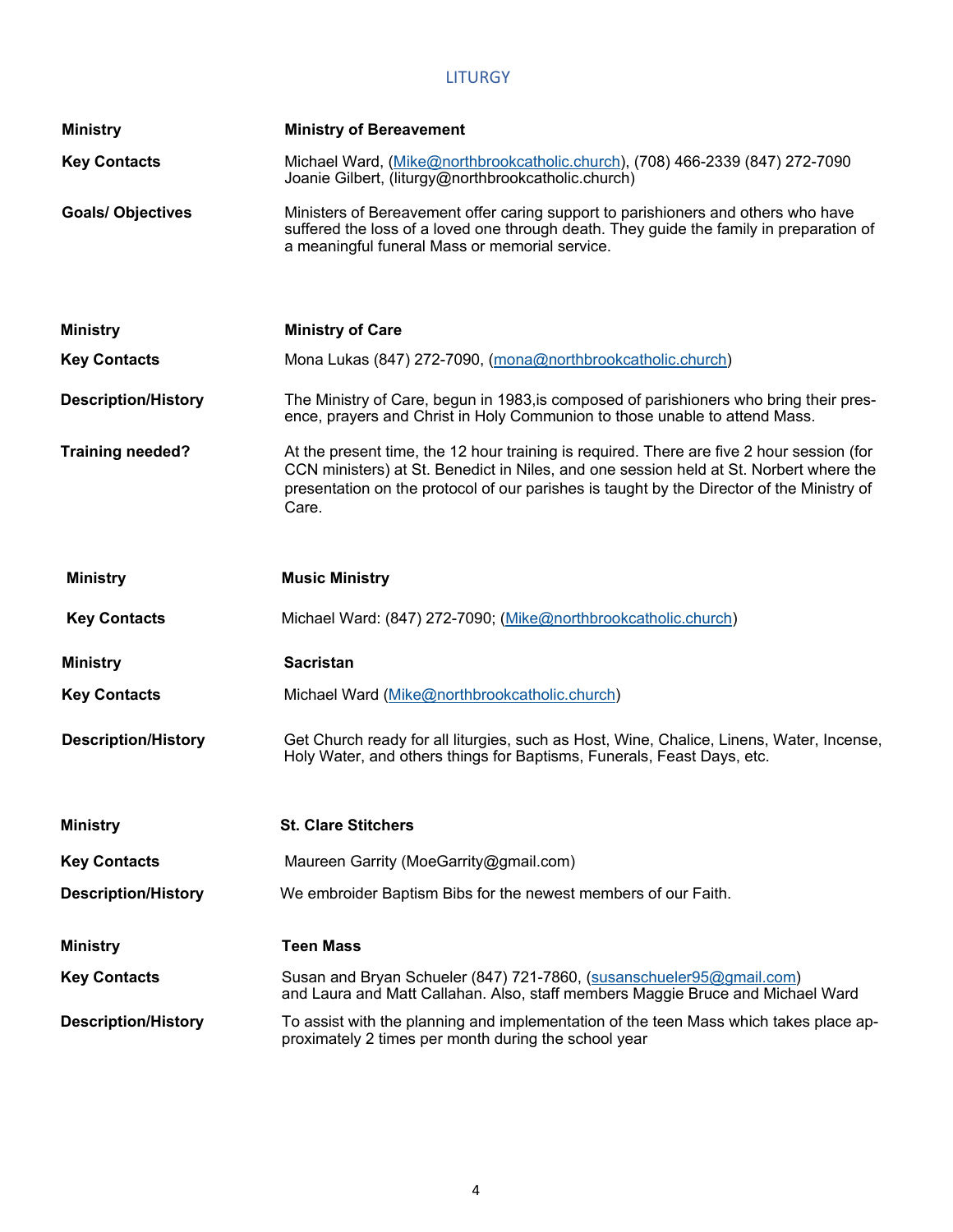## MISSION, SERVICE and OUTREACH

| <b>Ministry</b>            | <b>Parish Pastoral Council</b>                                                                                                                                                                                                                    |
|----------------------------|---------------------------------------------------------------------------------------------------------------------------------------------------------------------------------------------------------------------------------------------------|
| <b>Key Contacts</b>        | Maria Doughty, (847) 877-8558, bmdoughty@comcast.net<br>Fr. Chris Gustafson, (847) 272-7090, (FrChris@northbrookcatholic.church)                                                                                                                  |
| <b>Description/History</b> | The St. Norbert and Our Lady of the Brook Parish Pastoral Council (PPC) is made of<br>up 9 at large parishioners who serve 3 year rotations, and our Pastor, & Fr Chris                                                                           |
| <b>Ministry</b>            | <b>BASH</b>                                                                                                                                                                                                                                       |
| <b>Key Contacts</b>        | New chair every year. Call the parish office for more.                                                                                                                                                                                            |
| <b>Description/History</b> | The BASH is a new event. The first one attracted 600 attendees with music, food, drink,<br>auction and more. It helped raise funds for all purposes.                                                                                              |
| <b>Ministry</b>            | <b>Block Party</b>                                                                                                                                                                                                                                |
| <b>Key Contacts</b>        | Michael Daly (MTD1730@sbcglobal.net)                                                                                                                                                                                                              |
| <b>Description/History</b> | The Block Party is held in early June and includes a 5K walk/run, inflatables, food and<br>beverages and live music. The party attracts approximately 2,000 guests each year.                                                                     |
| <b>Ministry</b>            | <b>Bread Brigade (OLB)</b>                                                                                                                                                                                                                        |
| <b>Key Contacts</b>        | Susan Eimerman, (847) 867-0322, (susan.eimerman@att.net)                                                                                                                                                                                          |
| <b>Description</b>         | Pick up, pack and deliver food donations weekly to distribute to the needy.                                                                                                                                                                       |
| <b>Ministry</b>            | <b>Catholic Charities Parish Outreach</b>                                                                                                                                                                                                         |
| <b>Key Contacts</b>        | Amy Zahorik, (847) 533-1428, (amyzahorik5@comcast.net),<br>Karen Rechtoris, (knrechtoris@gmail.com)                                                                                                                                               |
| <b>Description/History</b> | Key Contacts attend quarterly Parish Outreach meetings for Catholic Charities. They<br>share what our parish is doing as far as Catholic Charities ministry work and bring infor-<br>mation about Catholic Charities programs back to the parish. |
| <b>Ministry</b>            | Fr. Valker Coat and Sweater Drive                                                                                                                                                                                                                 |
| <b>Key Contacts</b>        | Karen Nelson, (847) 303-6926, (nellie93448@sbcglobal.net)                                                                                                                                                                                         |
| <b>Goals/ Objectives</b>   | To provide coats and sweaters to the needy at Advent and Epiphany                                                                                                                                                                                 |
| <b>Ministry</b>            | <b>Christmas Sharing</b>                                                                                                                                                                                                                          |
| <b>Key Contacts</b>        | Ron & Ginny Hartzer, (847) 564-5493, vmhartz@aol.com                                                                                                                                                                                              |
| <b>Goals/ Objectives</b>   | We provide new gifts of women and children's clothing, toys, linens, household goods,<br>personal items at Christmas time to WINGS, a shelter for women and children.                                                                             |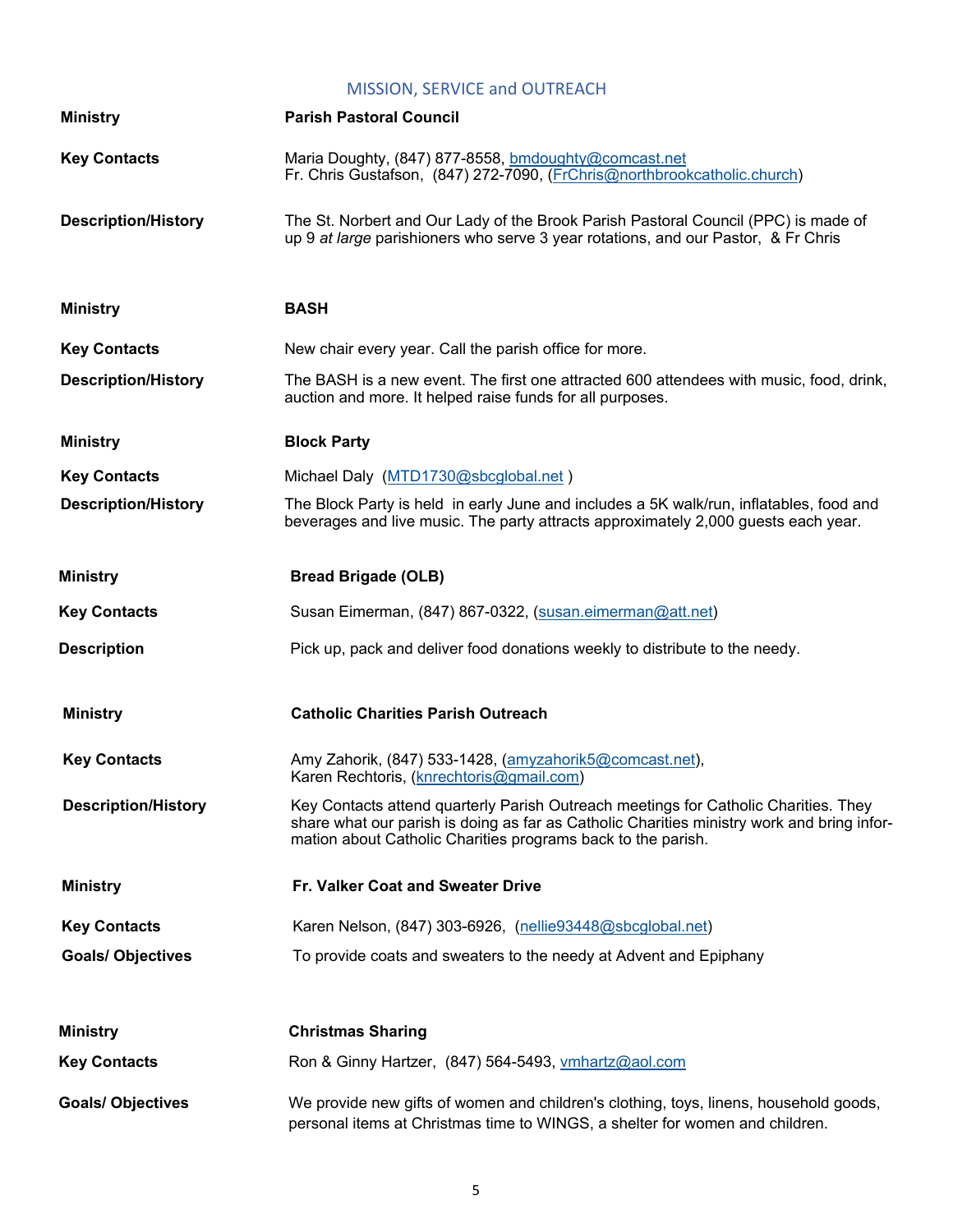## MISSION, SERVICE and OUTREACH

| <b>Ministry</b>            | <b>Family Promise</b>                                                                                                                                                                                                                                                                                                  |
|----------------------------|------------------------------------------------------------------------------------------------------------------------------------------------------------------------------------------------------------------------------------------------------------------------------------------------------------------------|
| <b>Key Contacts</b>        | Karen Nelson, 847-303-6926, (nellie93448@sbcglobal.net)                                                                                                                                                                                                                                                                |
| <b>Goals/ Objectives</b>   | Temporarily housing families (and feeding) until they can find permanent lodging. One<br>to two weeks at a time, usually twice per year.                                                                                                                                                                               |
| <b>Ministry</b>            | <b>Hilda's Place</b>                                                                                                                                                                                                                                                                                                   |
| <b>Key Contacts</b>        | Mary Volkommer, (847) 272- 5964, (vollkommer@msn.com)                                                                                                                                                                                                                                                                  |
| <b>Description/History</b> | The 4th Tuesday of every month the group provides a meal for the residents at Hilda's<br>Place, a homeless shelter. Ministry is currently paused due to COVID 19.                                                                                                                                                      |
| <b>Ministry Name</b>       | Jamaica School Project/Holy Spirit Missionary Sisters                                                                                                                                                                                                                                                                  |
| <b>Key Contacts</b>        | Connie Zinkula (conzinkula@gmail.com)                                                                                                                                                                                                                                                                                  |
| <b>Description/History</b> | In 2014 Holy Spirit Missionary Sisters reached out to St. Norbert for assistance in col-<br>lecting items needed for a school in Jamaica. The school continues to grow and anoth-<br>er shipment was sent in July 2018. We continue to support the Sisters and their Mis-<br>sion at the school on an as needed basis. |
|                            |                                                                                                                                                                                                                                                                                                                        |
| <b>Ministry</b>            | Knights of Columbus, Council 7331                                                                                                                                                                                                                                                                                      |
| <b>Key Contacts</b>        | Mike Berg, 224-477-3509, michael.berg@abbott.com                                                                                                                                                                                                                                                                       |
| <b>Ministry</b>            | Men's Club                                                                                                                                                                                                                                                                                                             |
| <b>Key Contacts</b>        | Michael Daly, President, (MTD1730@sbcglobal.net)<br>James Shults, Secretary<br>Randy Romei, Treasurer                                                                                                                                                                                                                  |
| <b>Description/History</b> | The mission of the Men's Club is to provide men of the parish an opportunity to meet in<br>faith and friendship, building community, and providing support to the parish and its<br>ministries.                                                                                                                        |
| <b>Ministry</b>            | <b>Military Outreach USA</b>                                                                                                                                                                                                                                                                                           |
| <b>Key Contacts</b>        | Jack Clarey, (847) 421-2870, (jack@clarey-a-klein.com)                                                                                                                                                                                                                                                                 |
| <b>Description/History</b> | Military Outreach USA is a Christian organization that helps homeless veterans transi-<br>tion to simple living quarters by providing personal care items, bedding, household<br>items, such as cleaning supplies as well as personal care products like toothbrushes.                                                 |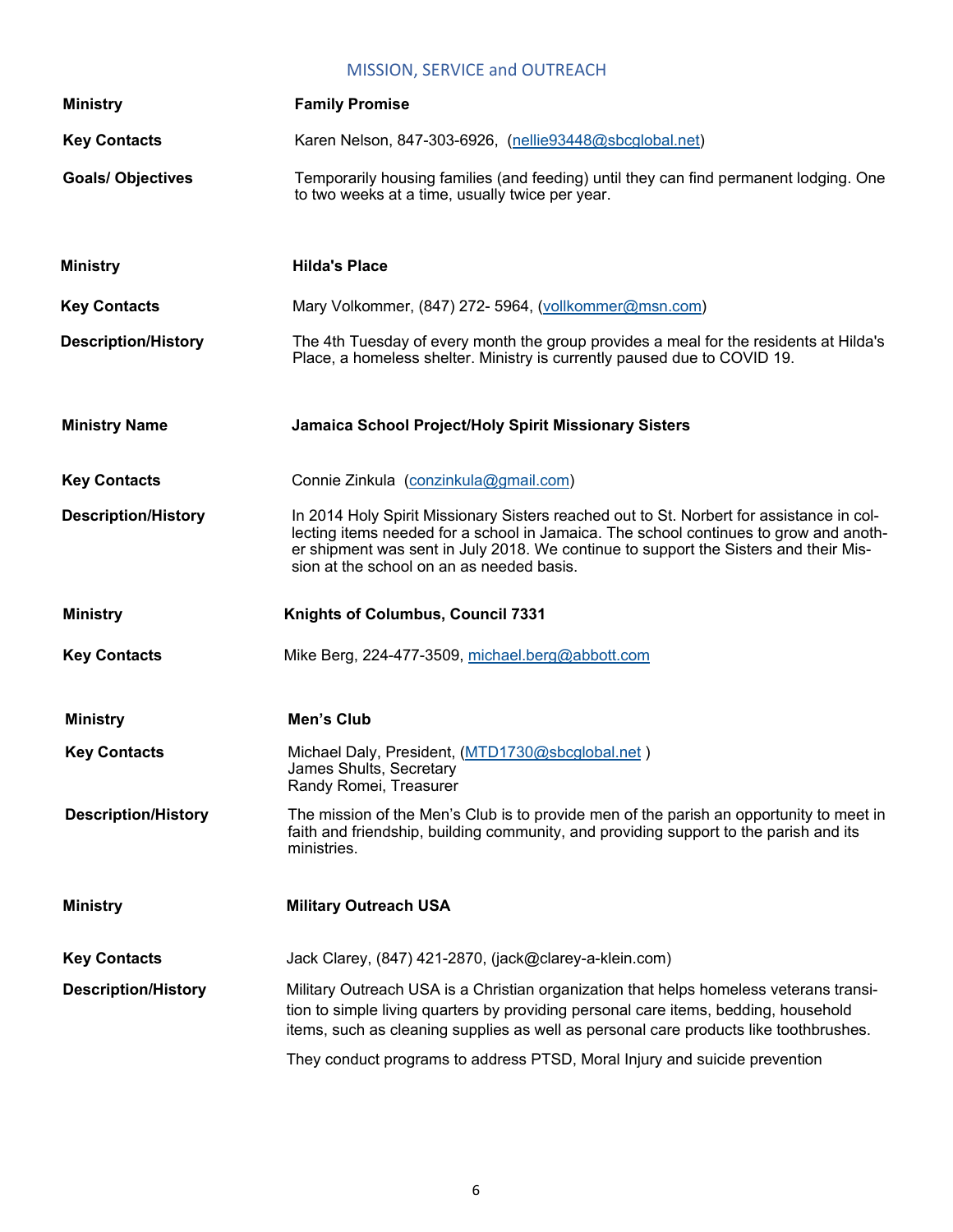## MISSION, SERVICE and OUTREACH

| <b>Ministry</b>            | <b>Respect Life Committee</b>                                                                                                                                                                                                                                                                                      |
|----------------------------|--------------------------------------------------------------------------------------------------------------------------------------------------------------------------------------------------------------------------------------------------------------------------------------------------------------------|
| <b>Key Contacts</b>        | Adele Stocco, Respect Life Coordinator, (AK9Stocco@stoccoinc.com)                                                                                                                                                                                                                                                  |
| <b>Description/History</b> | Their Mission is to acknowledge and support the worth of a human person from concep-<br>tion to natural death.                                                                                                                                                                                                     |
| <b>Ministry</b>            | Senior Club of the Catholic Community of Northbrook                                                                                                                                                                                                                                                                |
| <b>Key Contacts</b>        | Mona Lukas, (847) 272-7090, (mona@northbrookcatholic.church)<br>Co-Chairs: Julie and Dennis Dudzik                                                                                                                                                                                                                 |
| <b>Goals/ Objectives</b>   | The ministry is to gather seniors of the parish regularly for social activities, prayer, edu-<br>cation and socialization.                                                                                                                                                                                         |
| <b>Ministry</b>            | <b>Sharing Ministry</b>                                                                                                                                                                                                                                                                                            |
| <b>Key Contacts</b>        | Connie Zinkula (conzinkula@gmail.com)                                                                                                                                                                                                                                                                              |
| <b>Description</b>         | Collect food, school supplies and more throughout the year for the needy.                                                                                                                                                                                                                                          |
| <b>Ministry</b>            | <b>Silent No More - Domestic Violence Outreach</b>                                                                                                                                                                                                                                                                 |
| <b>Key Contacts</b>        | Peery Duderstadt, (708) 494-9254,<br>Ginny Hartzer, (847) 650-5493, (vmhartz@aol.com)                                                                                                                                                                                                                              |
| <b>Goals/ Objectives</b>   | "Silent No More" is the Domestic Violence Ministry of St. Norbert and Our Lady of the<br>Brook parish. Our mission is to serve as a resource to promote and provide awareness,<br>education, referral, and community outreach to those affected by domestic violence.                                              |
| <b>Ministry</b>            | <b>Turkeys for the Poor</b>                                                                                                                                                                                                                                                                                        |
| <b>Key Contacts</b>        | Bryan Schueler, (847) 975-4821, (beshoe95@gmail.com)                                                                                                                                                                                                                                                               |
| <b>Goals/ Objectives</b>   | Deliver turkeys and grocery certificates to approximately 28 soup kitchens and shelters<br>in the Chicagoland area. The ministry raises money and coordinates the purchase and<br>commercial delivery every year at Thanksgiving and Christmas. This ministry has been<br>serving those in need for over 40 years. |